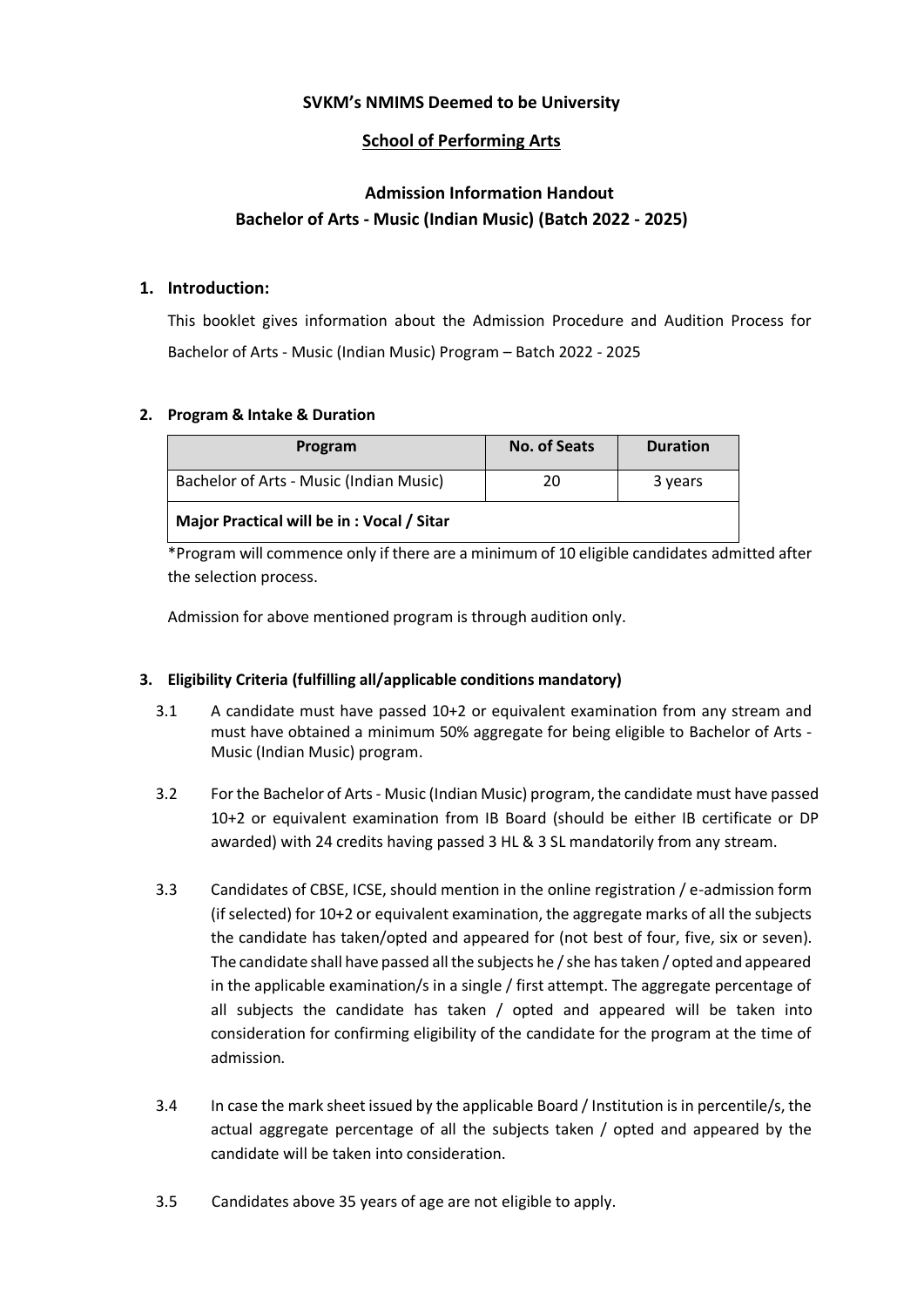- 3.6 Those candidates who have passed or are appearing (all subject/s taken / opted) for 10+2 examination from a Board / University where Grade Point Average is given, such candidates must upload in writing from the Board / University concerned, the equivalent percentage for the GPA/CGPA obtained.
- 3.7 **Note for IB & Cambridge Candidate:** Candidates who do not have final mark sheet will be given "Provisional Admission" based on predicted scores. Fees will be accepted from such candidate but their admission will be confirmed on submission of final mark sheet before the commencement of the program if found eligible. The candidate shall have to submit copy of AIU notification to confirm their eligibility for the program as equivalent to (10+2) examination/s. Marksheet/Transcripts issued by Board/University only be considered (School / Institute will not be accepted)
- 3.8 International School/s candidates and those candidates who have completed their (10+2) or equivalent examination/s from overseas school/s / Institute/s / University will have to submit AIU certificate of equivalence (mandatory) to confirm their eligibility for the program as equivalent to (10+2) examination/s.
- 3.9 Only single mark sheet with all compulsory subjects taken and passed will be considered, no compartmentalized mark sheet shall be considered.
- 3.11 Candidates whose final mark sheet is not available at the time of admission are required to upload internet copy of result duly attested by Principal of the school / college, failing which candidate will not be admitted to the course.
- 3.12 Candidates will not be eligible if any subject is marked as ungraded/fail in the mark sheet /grade sheet. For absent/ungraded in any of the additional/non-mandatory subject will be considered as eligible provided such candidate is declared as pass by respective board.

# **4. Admission Process**

# **4.1 Online Registration & Payment of Registration Fee**

- i. Visit www.nmims.edu for online registration.
- ii. **Online Registration Fee is** ₹ **2,000/-**
- iii. Registration Fee is non-refundable.

#### **4.2 Instruction for uploading photo:**

- Photos should be in .jpeg format, and dimensions should be 200 pixels tall and 150 pixels wide. Size should not exceed 500 kb.
- Photo should have either white or lightly coloured background.
- Eyes should be open and clearly visible.
- Photo should have candidates face distinctly visible, straight and at the center.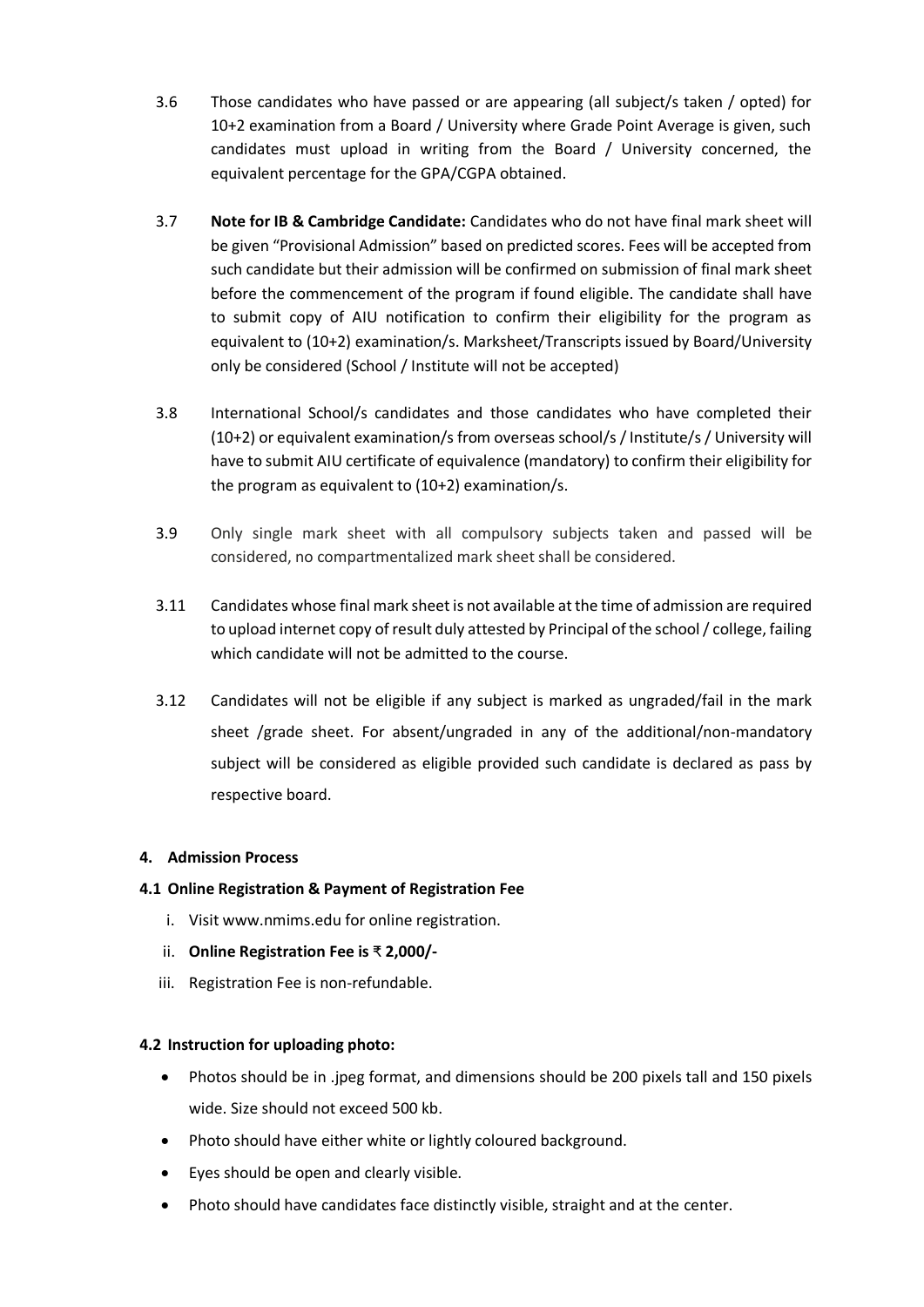- Shoulder tops should be also clear on the photo. Photographs should not be more than 6 months old.
- Photos where candidate is seen to be wearing cap or goggles will be rejected.

# **4.3 Instruction for uploading the You tube video link:**

- The duration of the video should be minimum 2 minutes & maximum 5 minutes. (If exceeds, anything beyond 5 minutes will not be assessed)
- It should be recorded live (without retakes) using camera phone or DSLR with audio capture.
- Any kind of edits or processing (audio or video) is not allowed.
- The video must be uploaded for audition purpose only.
- The video should show the candidate's face clearly and the full instrument sound should be loud and clear.
- The video must be uploaded on YouTube as an "Unlisted" video only. Private videos will **not** be assessed.

#### **4.4 Admit card**

- Shortlisted candidates will be invited for the audition round as per important dates through the NMIMS website.
- You are required to download the admit card from our website [www.nmims.edu](http://www.nmims.edu/)
- No candidate, without admit card or without the photograph on the admit card will be permitted to appear for the audition.
- Candidate must carry any one requisite original ID proof along with photocopy of the same while appearing for the audition
	- List of ID proof:
	- 1. Voters ID
	- 2. Passport
	- 3. School/College ID
	- 4. Aadhaar Card
	- 5. Driving License (Learner license will not be accepted)
	- 6. 12th Admit Card
	- 7. PAN Card

#### **5. Selection Process**

- All candidates must login to www.nmims.edu and fill out the application form.
- All candidate has to choose either vocal or sitar option given in the online registration form.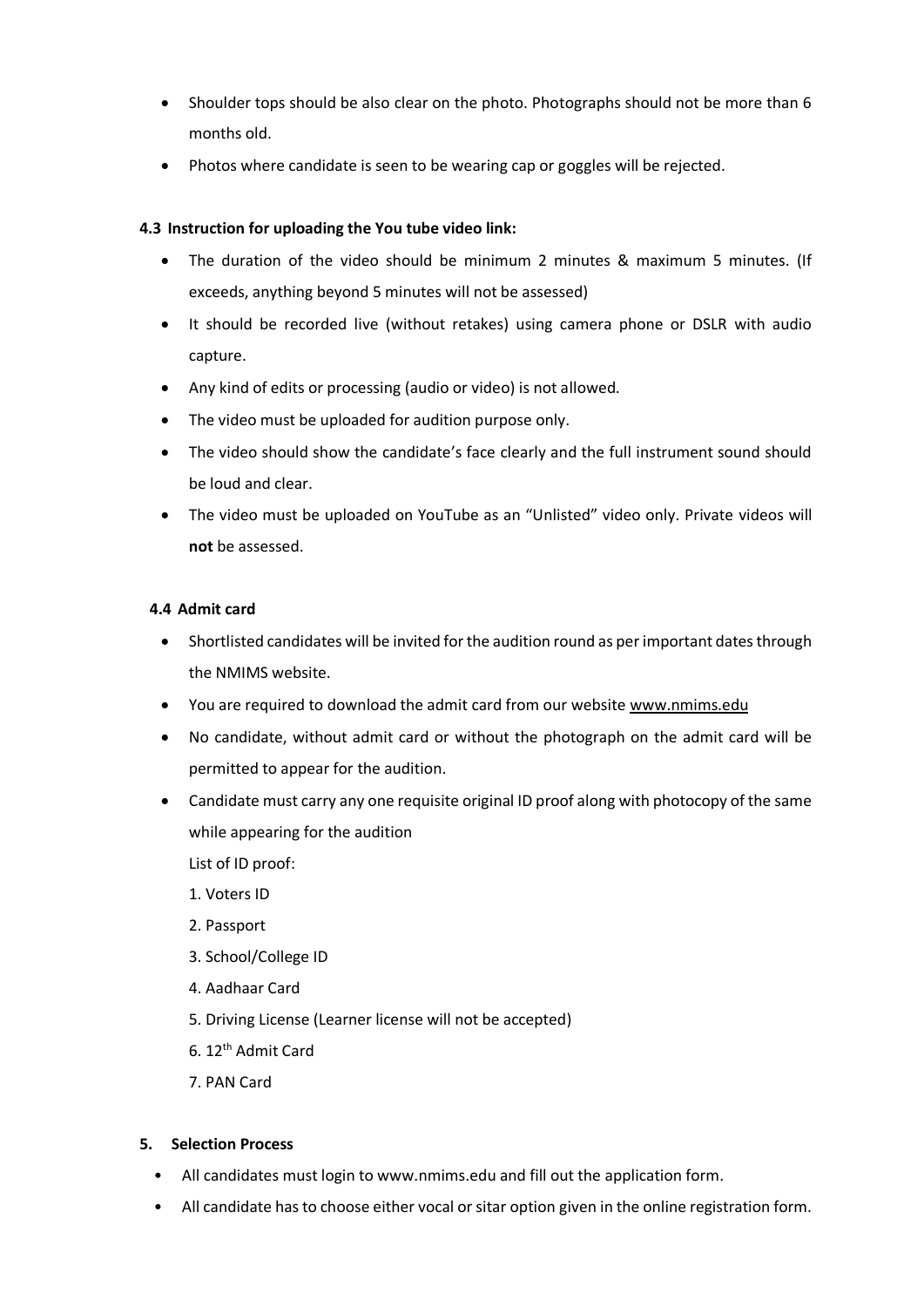- All eligible candidates who wish to apply for admission to the B.A. Music (Indian Music) Programme will be required to upload a video of their performance on YouTube (as an Unlisted video) and send the link in the application form.
- The candidates will be then shortlisted and called for the audition on the mentioned date.
- Merit list will be only based on audition process
- Admission offer is given as per merit; waitlisted candidates must check their merit list status regularly and selected candidates should report for the payment of fees within given duration as per important dates.

## **6. Structure for Audition**

 The shortlisted candidates will be invited to the auditions through call letter being published in the website

| Test area             | <b>Details</b>                                                                                                                                                                                                  | <b>Marks</b> | Weightage |
|-----------------------|-----------------------------------------------------------------------------------------------------------------------------------------------------------------------------------------------------------------|--------------|-----------|
| Performance           | The candidate can choose any Raga of his/her<br>choice of the level that describes his/her best<br>performing ability. He/She will be assessed on<br>accuracy, technique and knowledge of Raga,<br>Sur and Taal | 50           | 75%       |
| Aural                 | General musicology and technical knowledge<br>of specialized practical subject (Vocal / Sitar)                                                                                                                  | 25           |           |
| Personal<br>Interview | Question will be asked to assess the<br>candidate's aptitude. This will be a non-<br>technical round                                                                                                            | 25           | 25%       |

• The audition process will include:

**7. Program Fees:** (Batch 2022 for information only). Subject to change

| <b>Year of Study</b>                 | Fees (INR)                                             |  |
|--------------------------------------|--------------------------------------------------------|--|
| B.A. Music (Indian Music) First Year | ₹ 2,00,000/- p.a.( with the<br>scholarship of ₹1 Lakh) |  |

**8. Refund Rules:** If a student chooses to withdraw from the program of study in which he / she is enrolled, the institution concerned shall follow the following five-tier system for the refund of fees remitted by the student.

| Sr.<br>No. | Percentage of Refund of<br>Aggregate fees* | Point of time when notice of withdrawal of admission is served to<br>HEI |
|------------|--------------------------------------------|--------------------------------------------------------------------------|
| (1)        | 100%                                       | 15 days or more before the formally-notified last date of admission.     |
| (2)        | 90%                                        | Less than 15 days before the formally-notified last date of admission.   |